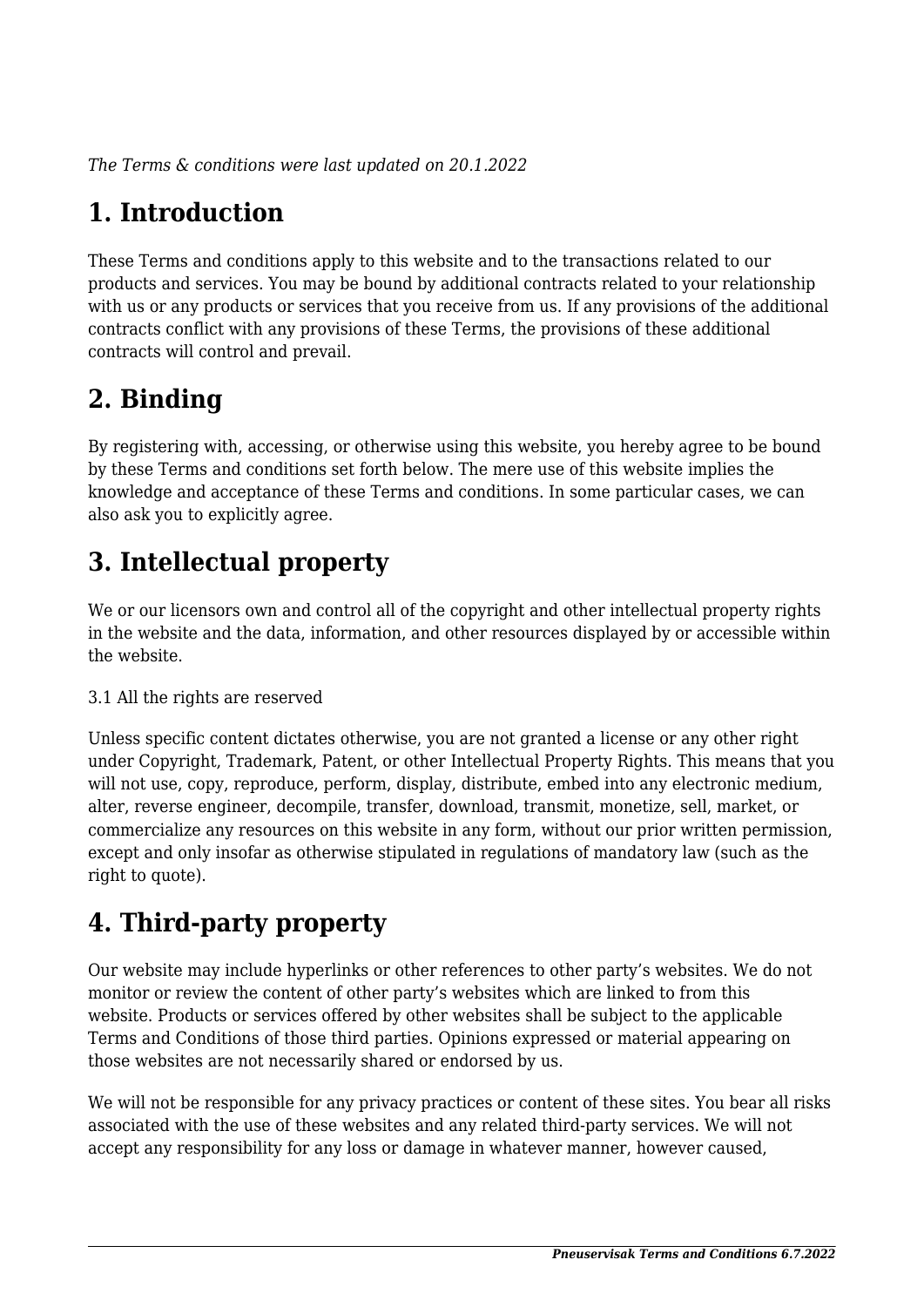resulting from your disclosure to third parties of personal information.

## **5. Responsible use**

By visiting our website, you agree to use it only for the purposes intended and as permitted by these Terms, any additional contracts with us, and applicable laws, regulations, and generally accepted online practices and industry guidelines. You must not use our website or services to use, publish or distribute any material which consists of (or is linked to) malicious computer software; use data collected from our website for any direct marketing activity, or conduct any systematic or automated data collection activities on or in relation to our website.

Engaging in any activity that causes, or may cause, damage to the website or that interferes with the performance, availability, or accessibility of the website is strictly prohibited.

# **6. Idea submission**

Do not submit any ideas, inventions, works of authorship, or other information that can be considered your own intellectual property that you would like to present to us unless we have first signed an agreement regarding the intellectual property or a non-disclosure agreement. If you disclose it to us absent such written agreement, you grant to us a worldwide, irrevocable, non-exclusive, royalty-free license to use, reproduce, store, adapt, publish, translate and distribute your content in any existing or future media.

## **7. Termination of use**

We may, in our sole discretion, at any time modify or discontinue access to, temporarily or permanently, the website or any Service thereon. You agree that we will not be liable to you or any third party for any such modification, suspension or discontinuance of your access to, or use of, the website or any content that you may have shared on the website. You will not be entitled to any compensation or other payment, even if certain features, settings, and/or any Content you have contributed or have come to rely on, are permanently lost. You must not circumvent or bypass, or attempt to circumvent or bypass, any access restriction measures on our website.

## **8. Warranties and liability**

Nothing in this section will limit or exclude any warranty implied by law that it would be unlawful to limit or to exclude. This website and all content on the website are provided on an "as is" and "as available" basis and may include inaccuracies or typographical errors. We expressly disclaim all warranties of any kind, whether express or implied, as to the availability, accuracy, or completeness of the Content. We make no warranty that:

• this website or our content will meet your requirements;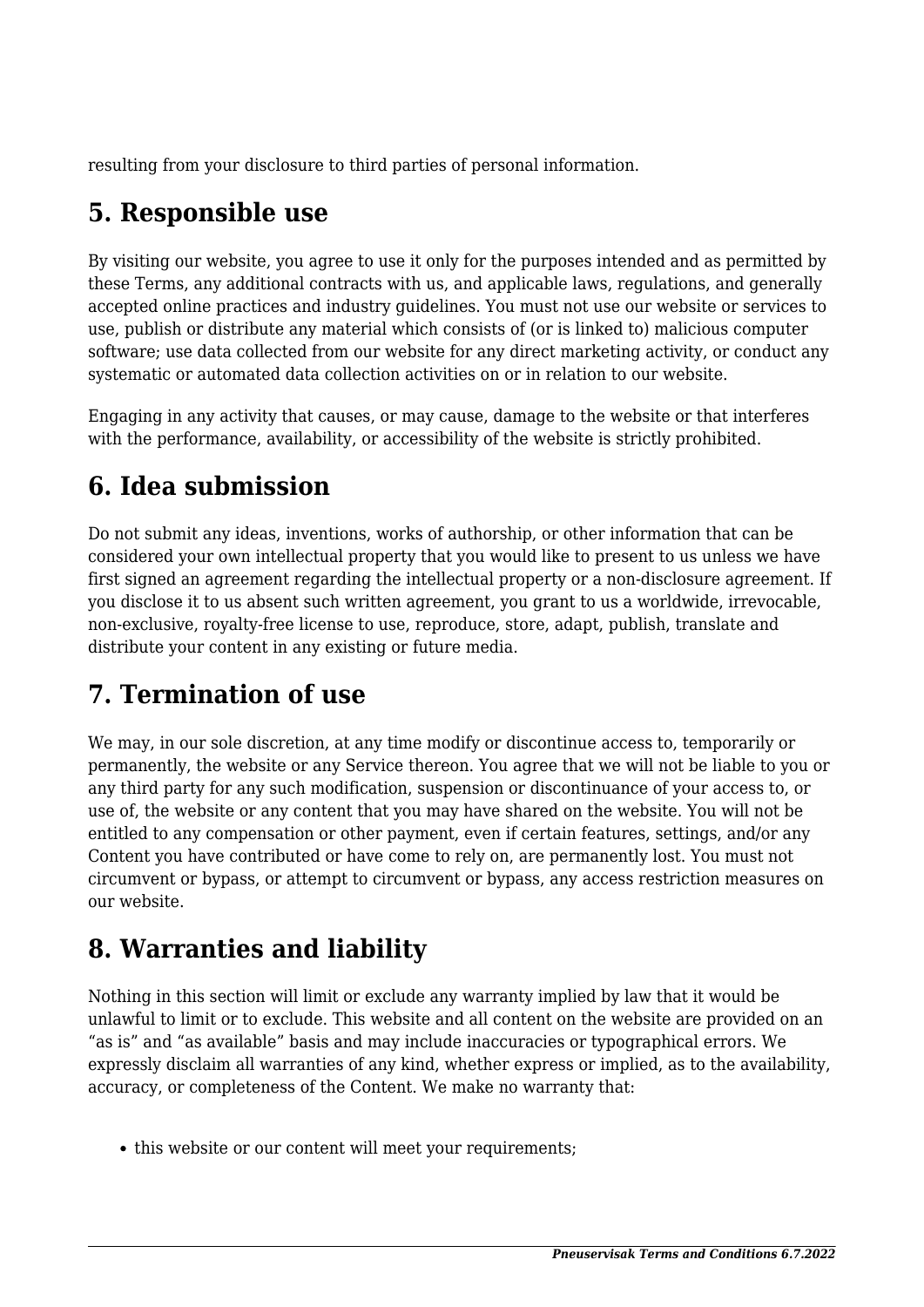this website will be available on an uninterrupted, timely, secure, or error-free basis.

Nothing on this website constitutes or is meant to constitute, legal, financial or medical advice of any kind. If you require advice you should consult an appropriate professional.

The following provisions of this section will apply to the maximum extent permitted by applicable law and will not limit or exclude our liability in respect of any matter which it would be unlawful or illegal for us to limit or to exclude our liability. In no event will we be liable for any direct or indirect damages (including any damages for loss of profits or revenue, loss or corruption of data, software or database, or loss of or harm to property or data) incurred by you or any third party, arising from your access to, or use of, our website.

Except to the extent any additional contract expressly states otherwise, our maximum liability to you for all damages arising out of or related to the website or any products and services marketed or sold through the website, regardless of the form of legal action that imposes liability (whether in contract, equity, negligence, intended conduct, tort or otherwise) will be limited to the total price that you paid to us to purchase such products or services or use the website. Such limit will apply in the aggregate to all of your claims, actions and causes of action of every kind and nature.

#### **9. Privacy**

To access our website and/or services, you may be required to provide certain information about yourself as part of the registration process. You agree that any information you provide will always be accurate, correct, and up to date.

We have developed a policy to address any privacy concerns you may have. For more information, please see our **Privacy Statement** and our **Cookie Policy**.

#### **10. Export restrictions / Legal compliance**

Access to the website from territories or countries where the Content or purchase of the products or Services sold on the website is illegal is prohibited. You may not use this website in violation of export laws and regulations of Czech Republic.

## **11. Assignment**

You may not assign, transfer or sub-contract any of your rights and/or obligations under these Terms and conditions, in whole or in part, to any third party without our prior written consent. Any purported assignment in violation of this Section will be null and void.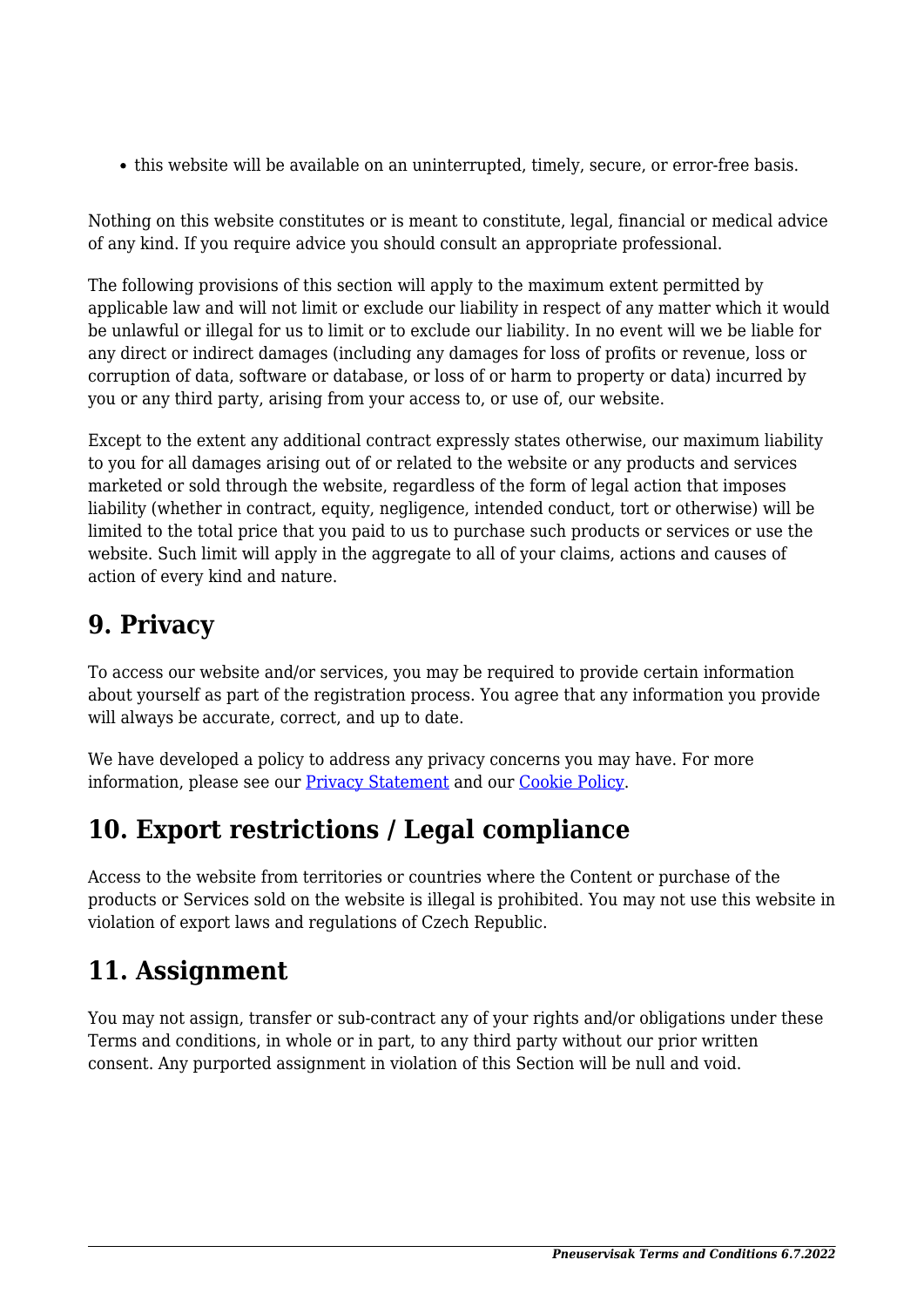#### **12. Breaches of these Terms and conditions**

Without prejudice to our other rights under these Terms and Conditions, if you breach these Terms and Conditions in any way, we may take such action as we deem appropriate to deal with the breach, including temporarily or permanently suspending your access to the website, contacting your internet service provider to request that they block your access to the website, and/or commence legal action against you.

#### **13. Indemnification**

You agree to indemnify, defend and hold us harmless, from and against any and all claims, liabilities, damages, losses and expenses, relating to your violation of these Terms and conditions, and applicable laws, including intellectual property rights and privacy rights. You will promptly reimburse us for our damages, losses, costs and expenses relating to or arising out of such claims.

#### **14. Waiver**

Failure to enforce any of the provisions set out in these Terms and Conditions and any Agreement, or failure to exercise any option to terminate, shall not be construed as waiver of such provisions and shall not affect the validity of these Terms and Conditions or of any Agreement or any part thereof, or the right thereafter to enforce each and every provision.

#### **15. Language**

These Terms and Conditions will be interpreted and construed exclusively in Czech. All notices and correspondence will be written exclusively in that language.

## **16. Entire agreement**

These Terms and Conditions, together with our *privacy* statement and *cookie policy*, constitute the entire agreement between you and Aleš Kolbaba in relation to your use of this website.

## **17. Updating of these Terms and conditions**

We may update these Terms and Conditions from time to time. It is your obligation to periodically check these Terms and Conditions for changes or updates. The date provided at the beginning of these Terms and Conditions is the latest revision date. Changes to these Terms and Conditions will become effective upon such changes being posted to this website. Your continued use of this website following the posting of changes or updates will be considered notice of your acceptance to abide by and be bound by these Terms and Conditions.